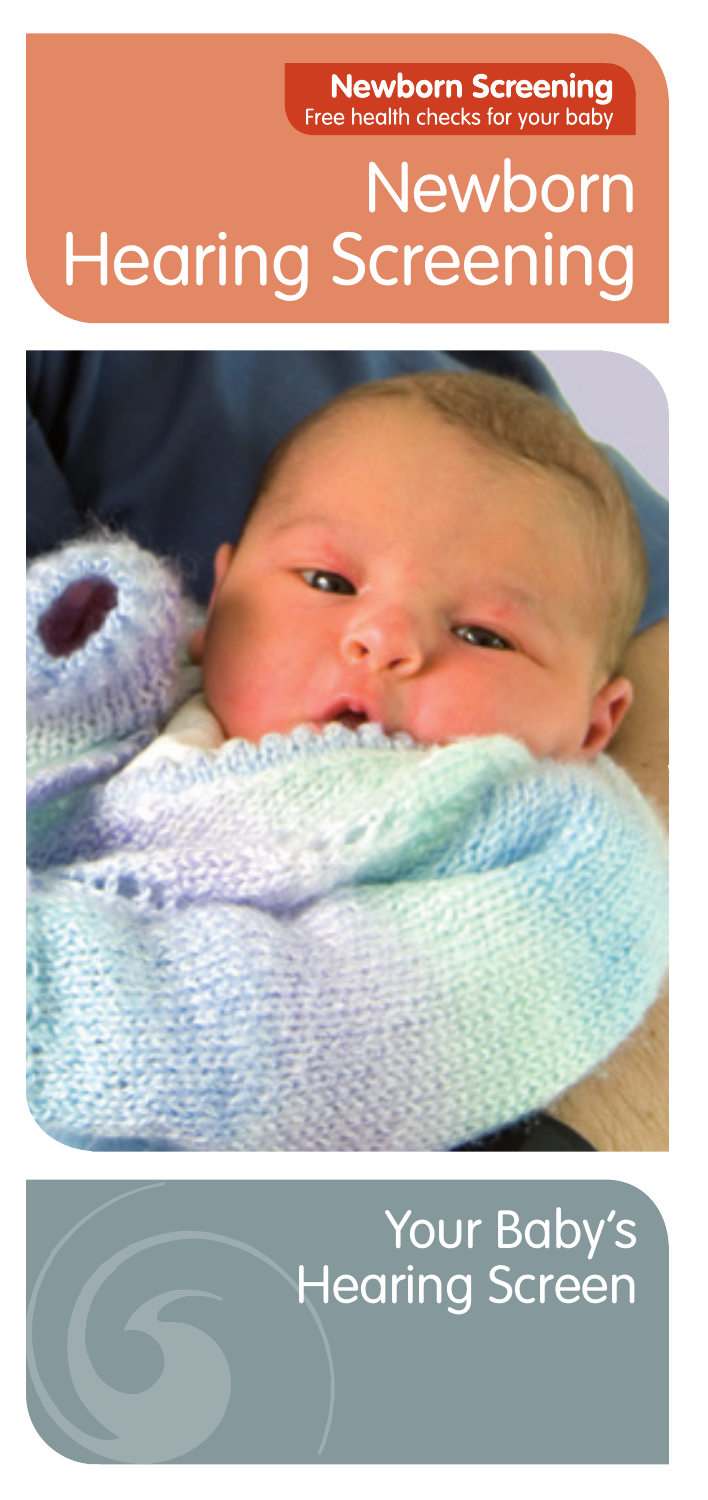All babies are checked at birth to see that all is well. Some of your baby's health checks are called 'screening'.

#### **Newborn hearing screening – why does my baby need it?**

You will be offered newborn hearing screening to check whether your baby can hear well. The screen is designed to pick up moderate to profound hearing loss. It will not necessarily pick up a mild hearing loss. If babies can't hear, it's hard for them to understand and communicate with you. If your baby does have a hearing loss, finding it early is good for their language, learning and social development.

#### **What is newborn hearing screening?**

To screen your baby's hearing, an ear cushion will be placed over your baby's ear and soft clicking sounds played. Special sensors are placed on your baby's head, and the response from your baby's hearing nerve is picked up by these sensors. This is called an automated auditory brainstem response or an aABR screen.

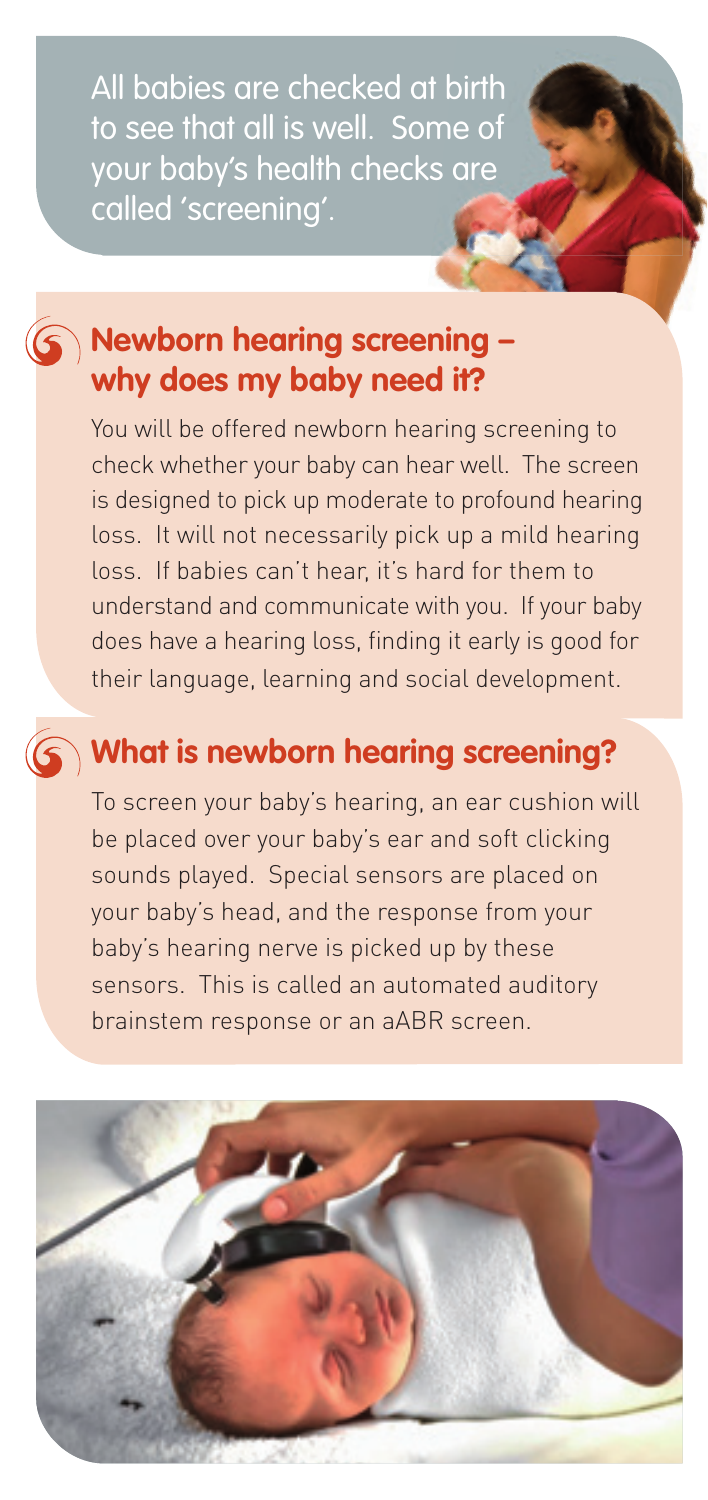#### **When and where will the newborn hearing screening be done?**

Screening is usually done before you and your baby go home from the hospital. If your baby is not born in a hospital or is not screened before you go home, newborn hearing screening will be offered at your local health clinic or hospital outpatients' clinic. It's best to go earlier than the appointment time so you can feed and settle your baby to sleep beforehand.



#### **Will it hurt my baby?**

Newborn hearing screening does not hurt or harm your baby and you can be with them during screening. It is simple and safe – most babies sleep through it. A screen may take 15–20 minutes and is best done when your baby is settled or sleeping.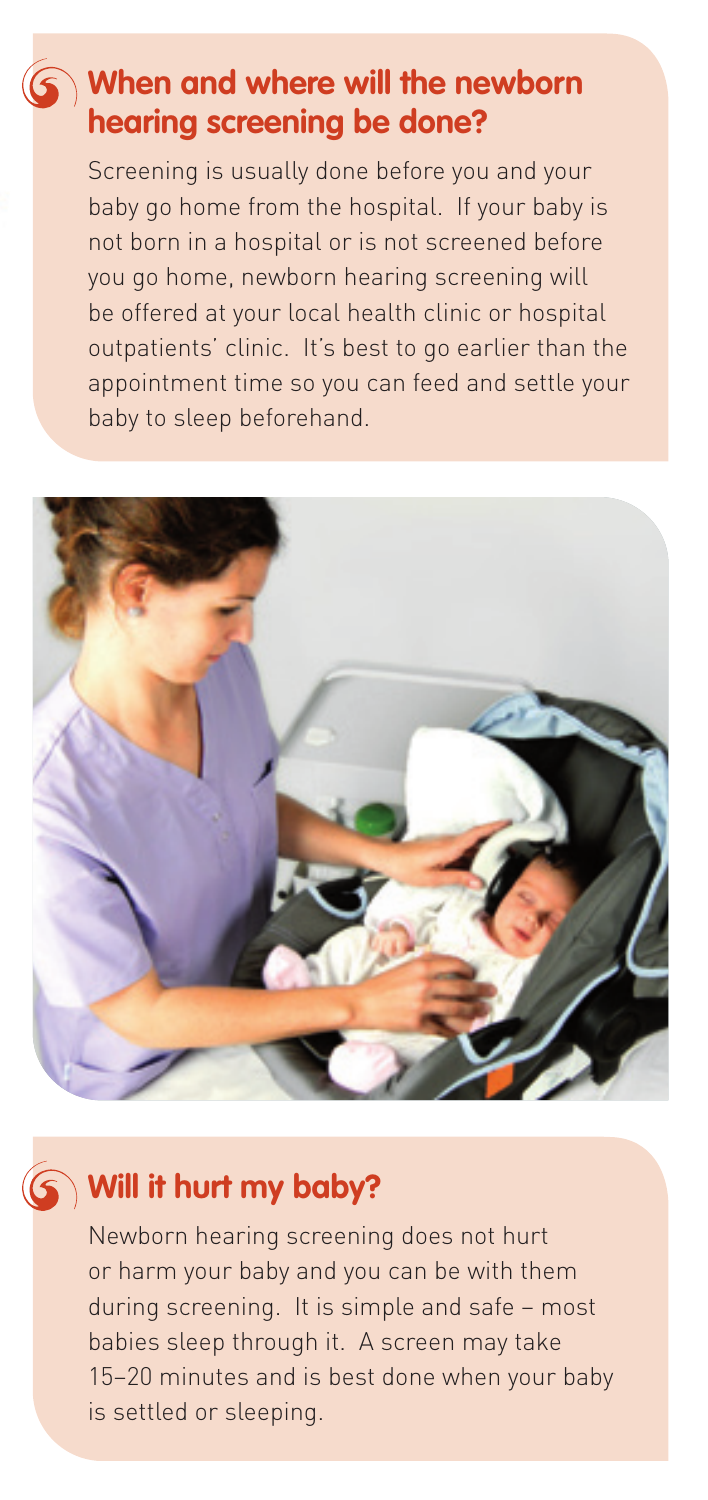#### **What happens after the newborn hearing screening?**

You will be told the results straight away.

Some babies need another screen because the earlier screening did not show a strong enough response in one or both ears. This may be because:

- your baby was unsettled
- there was too much noise in the testing room
- there was fluid in your baby's middle ear
- your baby may have a hearing loss.

If this happens with your baby's hearing screen, you will be offered a repeat screen, either before leaving the hospital or as an outpatient appointment.

#### **What if a repeat screen does not give a clear result?**

This may not mean your baby has a hearing loss. You will be referred to a hearing specialist (audiologist) who will do more tests and give further advice.

### **Your rights**

The code of Health and Disability Services Consumers' Rights protects your rights. For more information go to www.hdc.org.nz

The Health Information Privacy Code protects your personal details and gives you rights to access information about yourself and correct it. For more information see www.privacy.org.nz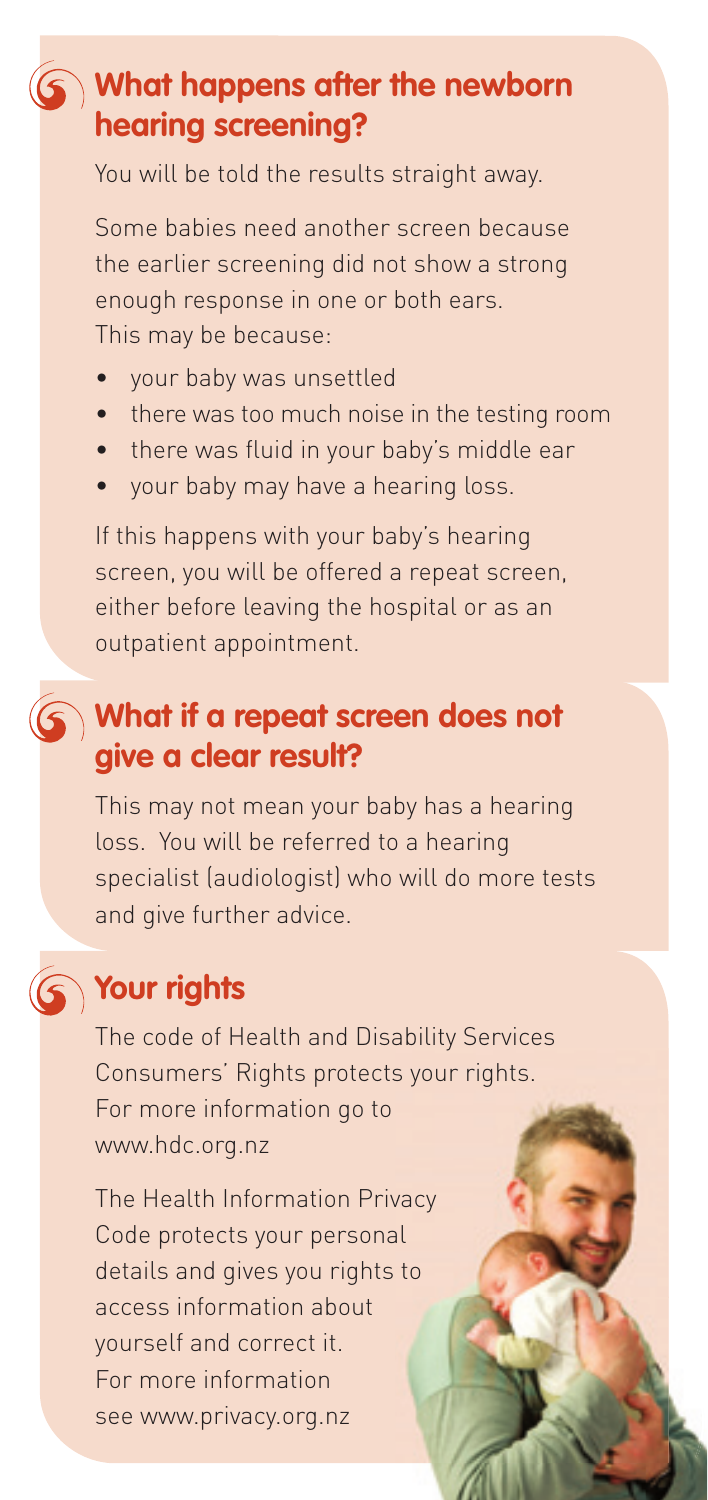#### **What information is collected and how is it used?**

As part of this screening, information required by the programme is collected by your local hospital and the Ministry of Health about you and your baby.

The information collected includes names, baby's date of birth, contact details, ethnicity, doctor and other carers, hearing screening information and results. It is used to:

- check that babies have been offered screening
- provide screening results to the family doctor and other maternity and health carers
- monitor, evaluate and report on the screening programme.

This information is held on a nationwide data system and may be shared with other child health information programmes and Well Child Tamariki Ora Services including the B4 School Check.

If your baby is found to have a hearing loss, this information is shared with the Ministry of Education to ensure early intervention services are offered to you and your child. This information is also provided to the Deafness Notification Database.

No published reports identify you or your baby in any way.

#### **Further information**

If you have further questions please let your lead maternity carer or hearing screener know.

More information on shared electronic records can be found at www.health.govt.nz/our-work/ ehealth.